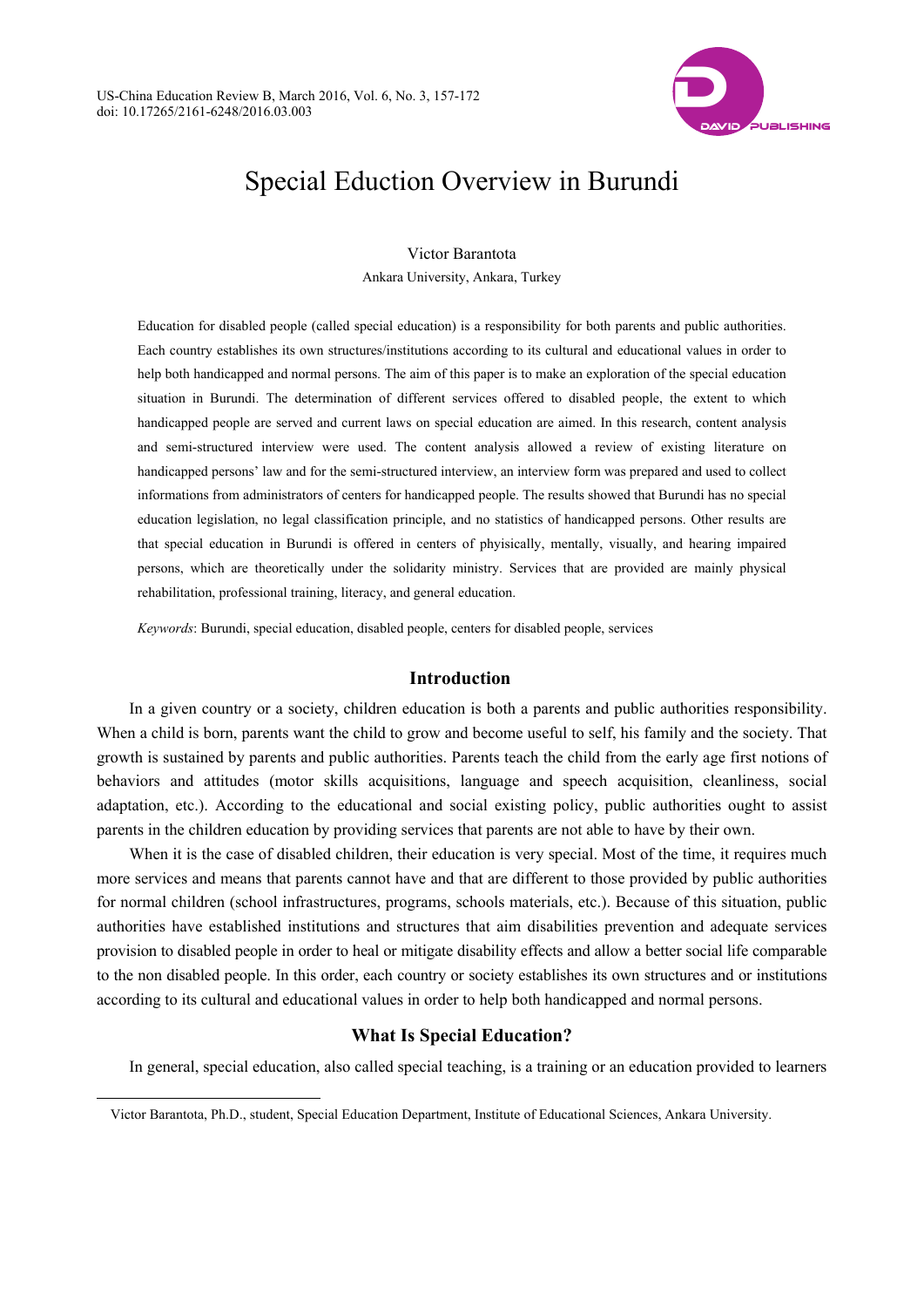with special needs and their families. It contributes, in collaboration with those who take part in educative and social action, to the education of children and teenagers or to the support of adults with psychical, physical disabilities, or behavioural disorders or with integration difficulties.

This education is characterized by adaptation of programs, teaching methods, school materials, physical environment (buildings, school equipments, etc.) to each learner's handicap situation, that is to say, to each learner's needs and differences. This supposes established programs depending on disability type and learning methods on measure, adapted equipments and materials, adapted programs, and other elements that allow learners to reach a high degree of self-sufficiency. That kind of needs is concerning persons with learning problems, communication troubles, emotional and behavioural problems, development troubles, and sensorial disabilities. Students with that kind of needs have possibilities to be given additional services, such as a different teaching-learning approach, use of technologies, adapted learning zones, or different resources.

According to Figen Eres (2010), special education covers children between the ages of 0-18 who show some differences from other children because of their physical, mental, psychological, emotional, or social characteristics and cannot, therefore, benefit from the regular education services.

In addition to this general review, special education departments and institutions of some countries can adopt a special definition in accordance to their situation. For example, in Turkey, according to the Special Education Services Directive of the National Ministry of Education (Milli Eğitim Bakanlığının Özel Eğitim Hizmetleri Yönetmeliği), special education is expressed as a teaching conducted in order to meet education and social needs of individuals in need of special education based specially on trained staff, improved training (education) programs and methodologies and individual competencies of individuals in need of special education with environments appropriate to development characteristics (National Ministry of Education (Milli Eğitim Bakanlığı), 2006).

# **Aim of the Research**

The aim of this research is to make an exploration of the special education situation in Burundi. The determination of different services offered to the disabled people (children and adults) according to type of disability, the extent to which handicapped people are served and the current laws on special education are aimed. The research analyses the dispositions and structures set up by the Burundi towards people living with disabilities. This will provide special education sector stakeholders the current situation in Burundi as compared to other countries and any gaps for future improvements.

In this research, the following question was answered: What is the current situation of special education in Burundi. The answer to this question is derived from answers to the following sub-questions.

- 1. What are the legal dispositions for people with disabilities?
- 2. What is the situation of the special education staff?
- 3. What are the services that are offered to handicapped people?
- 4. What are the numbers of people with disabilities in Burundi?

## **Method**

In this research, an exploration of current laws in Burundi was made in order to identify laws and articles applicable to special education domain in Burundi. This content analysis (Bordeleau, 1988) was associated to a semi-structured interview with authorities of centers which serve handicapped people. In order to conduct that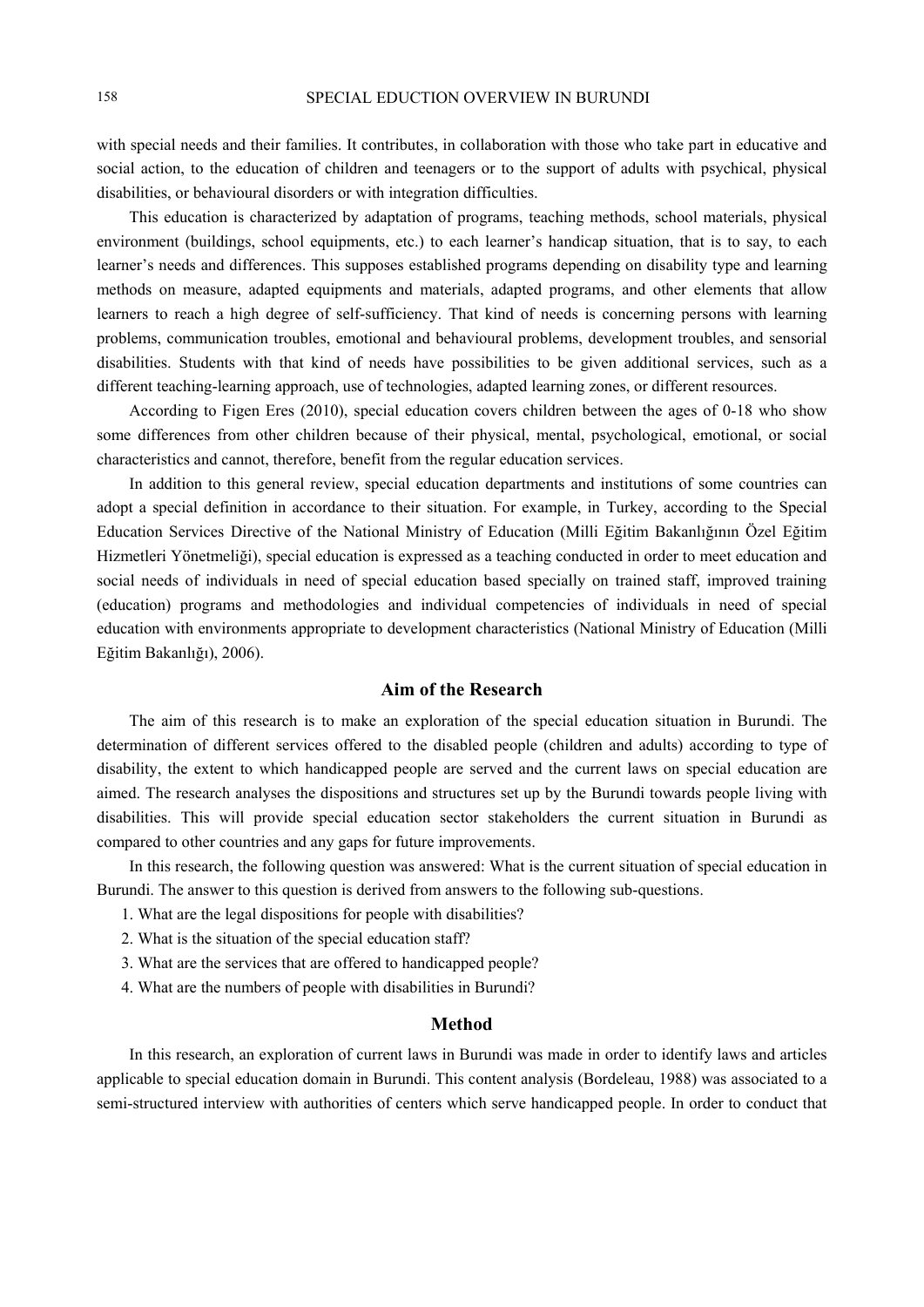interview, prepared interview form was used. Before using the form, it was verified if it was a good instrument to collect all essential informations to understand services offered to people with disabilities and the conditions in which they are offered. So, the form has been analyzed by two specialists who work with centers of disabled people and organizations of defense and promotion of handicapped people's rights in Burundi. The two specialists analyzed separately the form and after their suggestions, the final version of the form was adopted. The form has 15 questions which seek various informations, like the type of disabilities that are served, the age and other requirements for admission in the center, the role of the government and the collaboration with disabled children's parents.

# **Data Collection**

In order to collect datas, the researcher went to each center for disabled people. Before this visit, information on their number and location was obtained from the general directorate of human rights and general directorate of higher school. The researcher visited each center/school and met with the administrator. Meetings for interview took place in their offices and were conducted as following: After a bref introduction of the researcher and the explanation of the research purpose, the administrator was given a copy of the interview form to allow him to follow while the researcher was asking questions. The answers were written in the reserved space on the interview form. At the end of the interview, the administrator was invited to add any other necessary information which was not mentioned.

## **Results**

In this chapiter, results of the research are presented. Special education legislation in Burundi is presented first, and then follow disability classification, prevalence, frequency, services offered to handicapped people, staff training, access to available services and collaboration. The content analysis allowed a review on special education legislation, disability classification, prevalence, and frequency. The semi-structured interview revealed the special education supervisor ministry, disabled people education organization, the staff training, access to available services and collaboration.

## **Special Education Legislation**

During the exploration of current laws in Burundi, it was noted that the special education legislation is almost inexistent in Burundi. Burundi has neither legislation nor policy (or programs) specific to persons with disabilities.

In Burundi, some current laws have few items that are relevant to special education. Those articles are found in laws of the Education Ministry and the Ministry of National Solidarity. From the Ministry of National Solidarity, it can be mentioned that the recent ratification by the Burundi government on March 26, 2014 of the United Nations Convention on the Rights of Persons with Disabilities of December 13, 2006. However, there is not yet any law which shows in details how this convention is being implemented in Burundian context.

The current constitution of Burundi (adopted in 2005) does not explicitly refer to education of children and adults with disabilities. Only the Article 22 states that no one can be discriminated because of his origin, race or his physical, or mental disability. This is simply the repetition of the non-discrimination principle of the United Nations Convention on the Rights of Persons with Disabilities (in its 3rd Article).

From the ministry in charge of education, two decrees are important: the decree No. 1/25 of July 23, 1989 on education reorganization and the decree No. 1/19 of September 10, 2013 on organization of basic and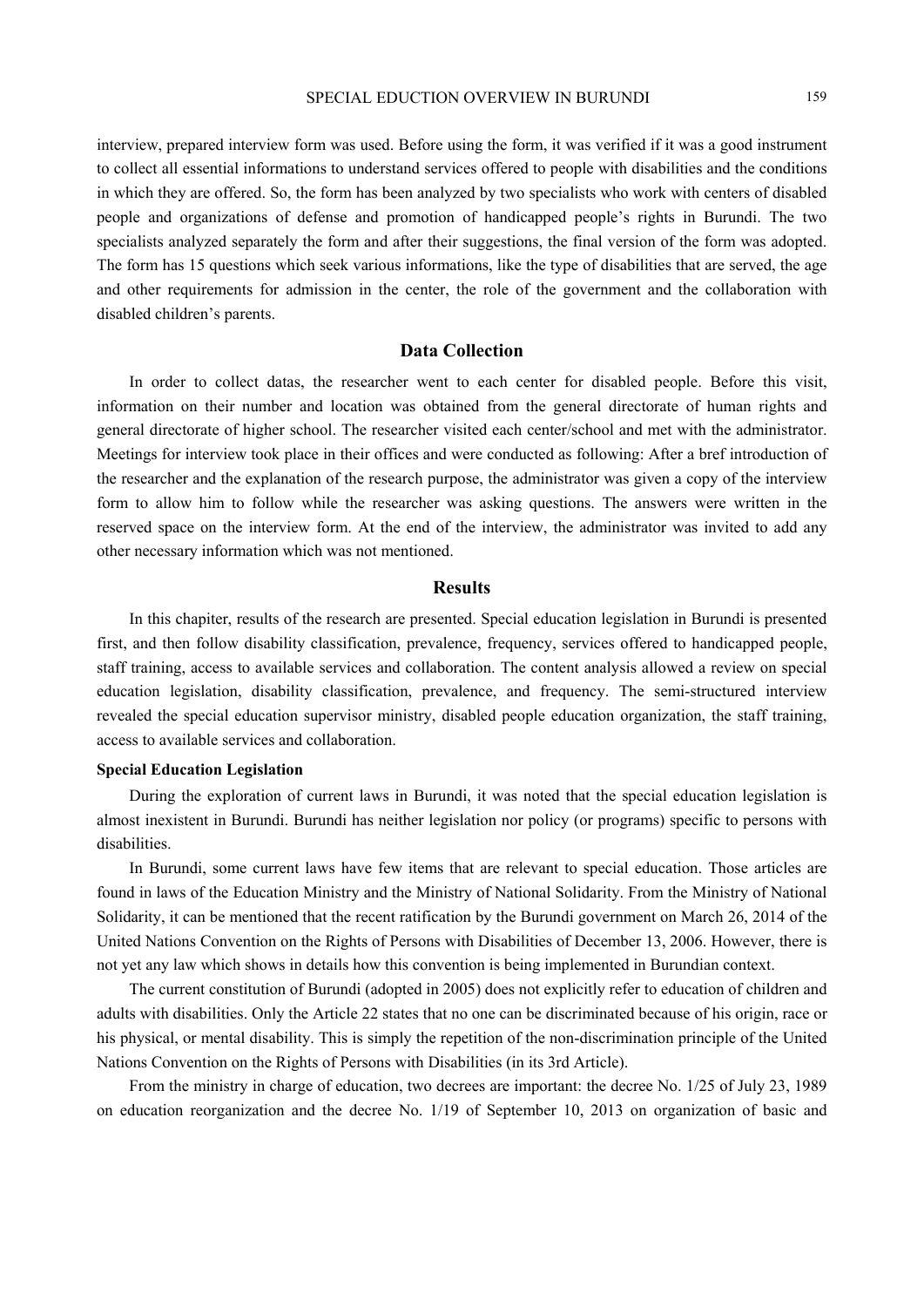secondary education. From the 1st decree, the 12th Article states that special education of persons with disabilities must be proposed by the ministry in charge of social action. According to this article, the Ministry of Education is not responsible of education of Burundian with special needs. By this, special education is not an education but a kind of assistance, because it is under social action ministry which is not involved in education programs.

From the decree No.1/19 of September 10, 2013, three articles are important in special education domain. The 3rd Article on J Paragraph gives the definition of individuals with special needs and mentions deficiency types. According to this article, persons with special needs are persons who are facing important obstacles in their learning (e.g., language disorders, attention disorders, etc.) or who have motor or sensory limitations. Four types of deficiency, physical, intellectual disabilities, hearing loss, and visual impairments are mentioned.

The 4th Article enunciates a general and universal principle access for all to instruction. It states as following, "Every citizen has equal right to instruction, to education and culture." This is simply a repeat of the 22nd Article of the constitution, which conforms to the 3rd Article of the United Nation (UN) Convention on the Rights of Persons with Disabilities.

The 15th Article gives goals of education organized for individuals with special needs. It says, "The teaching to persons with special needs has the goals of offering an education adapted to their needs and possibilities in order to prepare them to a decent socio-professional future."

It is necessary to mention that this law gives details on preschool education, basic education, and trade teaching and literacy organization and goals, but says nothing about individuals with special needs education. It is just a repetition of the 12th Article of the 1989's decree. It is said that the organization of the education of individuals with special needs is governed by a decree, but in this law, it is a total confusion which is established: While the decree of 1989 gives to the social action ministry the prerogatives of issuing a such decree, the 2013's decree does not specify if it is the same social action ministry or the ministry in charge of education or any other ministry which is responsible for issuing the so expected decree. Therefore, people would not know which ministry to speek to when calling for the dicree enacting.

According to the 15th Article of the 2013 law, it is clear that special education is not governed by any law but basically depends on the volunteers' good will. Following the formulation of a national action plan 2000 to 2009 period, a commission in charge of special education was appointed via a ministerial ordinance No. 640/01 of August 7,2000, however, Burundi is yet to have special education structure in the Education Ministry.

Even if there is no specific law, Burundi has subscribed to two important continental scope charters: the African Charter on Human Rights and Peoples and the African Charter on Rights and Welfare of the Child.

According to the African Charter on Human Rights and Peoples, "Every person has right to education" (Art. 17) and the 4th paragraph of the 18th article recognize "the right to specific protection measures in relation to physical and moral needs" to older and handicapped persons (Organization of African Unity (OUA), 1981). The African Charter on Rights and Welfare of the Child ensures the education right to child with disability. According to its 13th Article 2nd Paragraph, countries which have subscribed to the charter must ensure that the handicapped child "has effective access to training, to professional life preparation, to recreational activities in order to ensure an individual full integration and blooming" (OUA, 1990).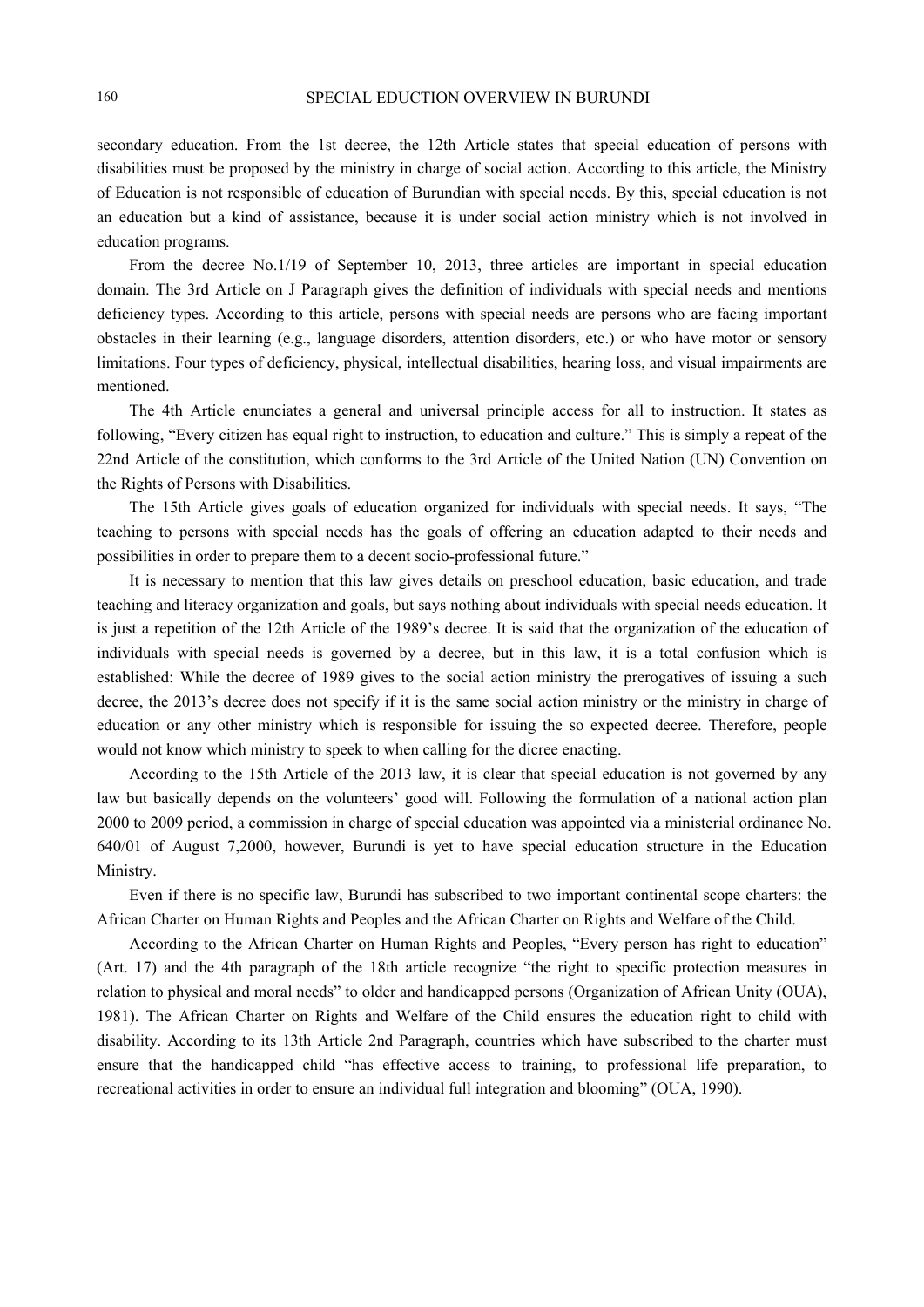# SPECIAL EDUCTION OVERVIEW IN BURUNDI 161

## **Classification**

The review of available literature showed that Burundi has no legal classification principle of the handicapped persons.

In Burundi, an attempt to classify handicapped persons was done by the General Census of Population and Habitat of 2008 whose report was published in 2011. In this report, a classification in eight types called "major handicaps" is done. Unfortunately, the meaning of "major handicaps" expression is not given and it is not easy to understand it, because it is not used in documents and scientific classification works. Those eight disability types enumerated by the census are blind, deaf, dumb, deaf-mute, infirmity of lower limb, infirmity of upper limb, mental deficiency, and other disability.

Two things can be said on this Burundian classification attempt. Firstly, it is a classification by type of disability. Secondary, the classification subdivides one disability type, physical disability, in two groups (infirmity of lower limb and infirmity of upper limb). This distinction/separation is not objective unless it is because of the reason of forecast services to be offered.

Another thing about this classification is that other disabilities whose names are not mentioned are combined in the group called "other disability." What we can say on this "other disability" type is that it is difficult to understand it. Is it another "major disability" group? or Are in this group other disability groups which can be called "minor"? Anyway, this classification shows that there are other forms of disabilities which have not been identified by the census.

This kind of classification (major disability) is also used in another attempt to counting disabled people in Burundi which has been conducted in two provinces on seventeen that are found in Burundi (International Handicap, 2011). In this attempt, the physical disability group which was divided in two groups by the general census was unique, the blind, deaf, dumb, and deaf-mute groups are combined in one group called "sensory deficiencies" and another group called "multiple disabilities" appears while "other disability" group is not used. The author did not unfortunately give his understanding of the different used disability types.

## **Prevalence and Frequency**

For a given country, the frequency of individuals with disabilities is to be understood as the total number of disabled persons and the number of disabled persons for each type of disability in a given time (one year for example). More concretely, how many physically handicapped, mentally handicapped, blind, deaf, etc. people does a country have at a given time (Sucuoğlu, 2009)? In addition to these gobal numbers, the prevalence can also be defined as the fraction of the total population of a country or the distribution of the different disability types of the disabled people to total population in a country. It is called prevalence rate.

In this case, how many people have disability in Burundi? How many are they for each type of disability? Answering to this kind of questions is not easy in Burundi context, because available litterature revealed that neither the number of disabled people by each disability nor the total number of disabled people in the whole country for all disabilities is known. Burundi does not have disabled people statistics and reliable researches have not yet been done in order to determine the handicapped people's prevalence, and it is the same for the frequency, which is to be understood as the number of new cases that are identified in a given time (one year for example) (Sucuoğlu, 2009). Like the prevalence, statistics of this disabled people characteristics (the frequency) which is very important in special education, is also not known. Therefore, in Burundi, the number of disabled people and their frequency are not known.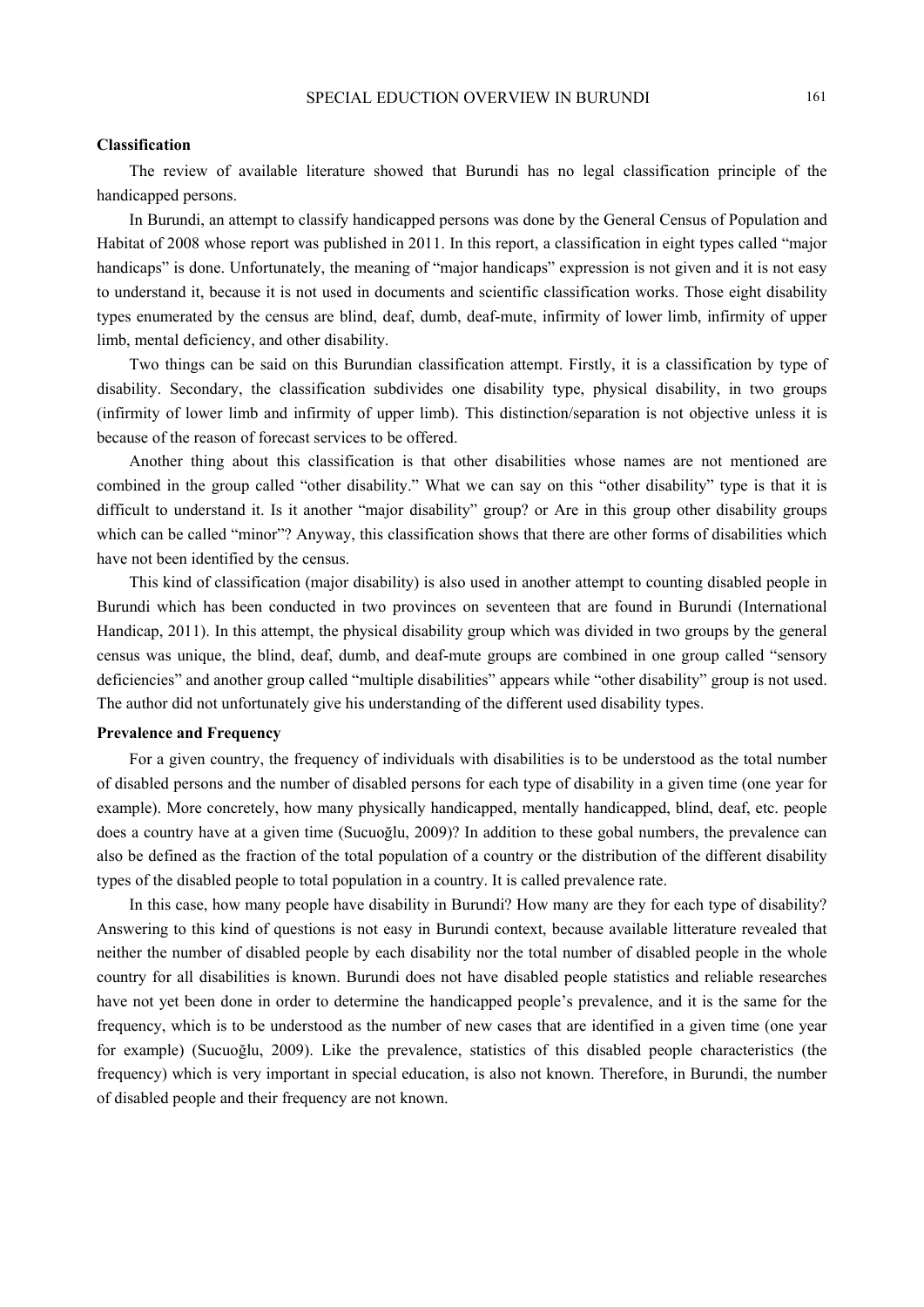Relaying on World Bank (WB) and World Health Organization's (WHO) estimations which states that almost 15% of the world population are disabled (WB & WHO, 2012), it can be conclude that about 1,200,000 of Burundians are with disability. Unfortunately, this numbers cannot inform about the number of disabled children or adults and the number of disabled people for each kind of disability. Likewise, reliable researches must be done to confirm or refute the WB and WHO forecasts, because some countries have lower while others higher rates. In case of Burundi, the available numbers of disabled people are found in the general census of the population and habitat report. According to this census, 4.5% of Burundians, that is about 362,000 persons, live with major disability. Among this disabled people number, 18.3% are blind, 8.6% are deaf, 5% are dumb, 2% are deaf-dumb, 23% are physically disabled (14.5% are lower-limb handicapped and 8.6% are upper-limb handicapped), 9.2% are mentally deficient, and 33.8% have other disabilities.

As it can be seen, the numbers of this report are very lower than the 15% of WB and WHO. This reveals a problem of truthfulness of the census report, because generally countries that have reliable statistics on disabled people show numbers that are slightly lower or higher than the WB and WHO numbers (Çelik & Ertay, 2007). There is no reason why it can be different for Burundi. This inaccuracy of Burundian numbers has been caused by the fact that the census has been conducted on very small group of disabilities and by that means a big part of disabled people has not been documented. This can be explained by the fact that the General Census of the Population and the Habitat is not a scientific work done by specialists of special education domain. These numbers have been obtained through statements given by persons who do not have required skills in disability identification. Indeed, it was the head of the family or the main family member (in the most cases, the father or the mother) who declared to the census agent that one or more members of his family had a major disability. The census agent was not able to verify those statements.

As it already mentioned, the semi-structured interview revealed the special education supervisor ministry, disabled people education organization, the staff training, access to available services and collaboration.

## **Supervisor Ministry**

In order to know the special education supervisor ministry, the following question was asked to the administrators: "What is the supervisor ministry of your center? Do you report to that ministry? Is your center private or public?"

Centers administrators' answers to these three questions showed that persons with special needs, both children and adults benefit from education in public or private centers which are theoretically under the responsibility of the national solidarity ministry. By this, it can be said that special education in Burundi is under responsabilities of the solidarity ministry. Only disabled children whose disability cannot prevent them to follow the general education can be registered in public primary schools. They are those who have a mild physical disability that is those who can write, easily move around, walk long distances which are generally done by Burundian school children, and can adapt to physical structure of buildings (physical environment in classrooms, corridors, plays grounds, latrines, etc.) which are designated to non-disabled children, because no adaptation is made to facilitate disabled children access to those infrastructures. They are also the children whose intellectual and mental capabilities allow them to succeed classroom evaluations organized by teachers. In this context, mild mental disabled children, who need more supervision and assistance in order to stay in the general education system, are left out of the general education because of many class repetitions and must be exiled in informal professional education in centers. The private centers for disabled people are independent.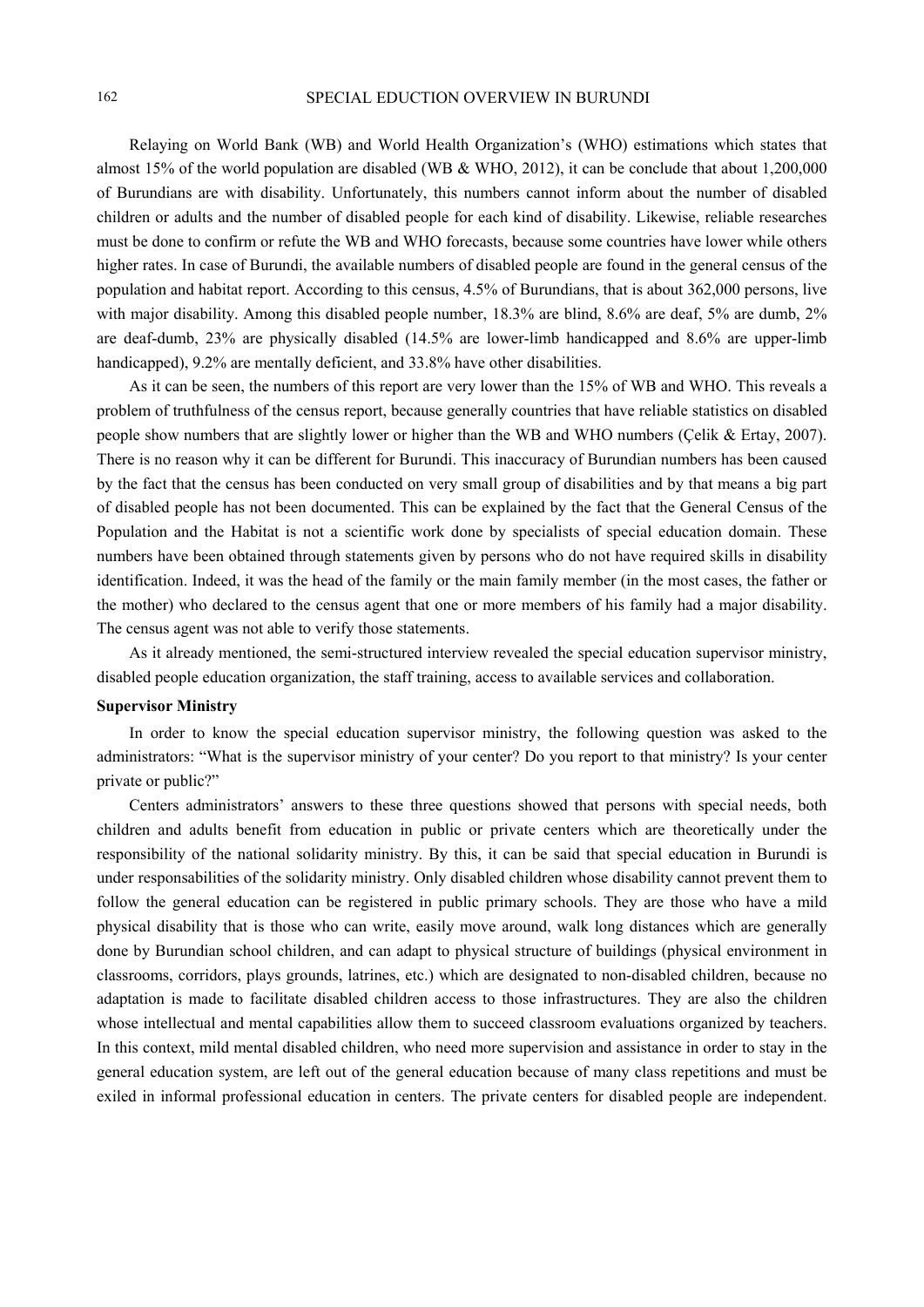Except a simple collaboration with the solidarity ministry, they work in total independence and they report not to the solidarity ministry but to their founders who are churches or non-governmental organizations (NGO).

During this research, it was also found that there was a general school from Education Ministry which organized training for visually and hearing impaired children.

## **Disabled People Centers and Provided Services**

At this level, the goal was to determine centers specialized for disabled people, services that are offered, and access conditions to services. Results showed that there are 14 centers for disabled people in Burundi. Centers are divided in centers for physically disabled (it is the main groups with six centers), centers for blinds, for deafs and deaf-dumbs, and for mental retarded people. The oldest center was founded in 1965. There is also a secondary school which trains hearing and visually impaired children.

## **Centers for Physically Disabled People**

There are six centers for physically disabled people in Burundi. The results of the interview with administrators of these centers revealed the following informations. One center is public and five others are private. The private centers have been founded and are managed by churches or charity organizations. The main goal of these centers is the socio-professional integration. For this reason, they assist people learn skills like sewing, welding, woodwork, weaving, etc. during two year period. For learners whithout a primary school certificate, a three years period of literacy and general training is offered before the professional training. At the end of the professional training, disabled people are assisted with start up equipment (a material kit, most of the time) in order to set up a small project which allows to earn some money and by this increase their life standard (socio-professional integration). In addition to this first mission, some centers offer physiotherapy services and physical rehabilitation in order to alleviate the disability effect. They offer rehabilitative cares (orthopaedics and physiotherapy) which allow disabled people to acquire more autonomy and access to more wellbeing in their daily life. Other centers associate physical rehabilitation (physiotherapy and/or orthopaedic equipment provision) with basic education. Here, the goal is to allow disabled children to follow basic education, and at the same time, benefit from physiotherapy services in order to improve their physical conditions. In order to facilitate education access, children with moving difficulties or living far from the centers reside at centers residences.

Centers for physically disabled people serve people from various age according to services needed. Those in need of physiotherapy and orthopaedic services are served from their early age, children who enter primary school are admitted when they are six or seven years old (admission age to general primary school) and those who benefit from socio-professional training are admitted when they are 13 or 14 years old, that is at age of primary school end.

#### **Centers for Mental and Multiple Disabled People**

There are only two centers which serve mentally, psycho motor, and emotionally disabled people in Burundi. The results of the interview with administrators of these centers revealed the following informations. The two centers have been founded and are managed by the catholic church. Those centers serve people who are mentally deficient (children with mental retardation, autism, trizomy 21, and epilepsy) or with motor impairments (cerebral palsy like tetraplegics, hemiplegics, diplegia, microcephalic, and macrocephalic). People served are 0-25 years old and centers have goals like:

1. Autonomy and basic socialisation goals: Hygiene and cleanliness, meals, dressing and undressing, movements, and the rhythm of the day;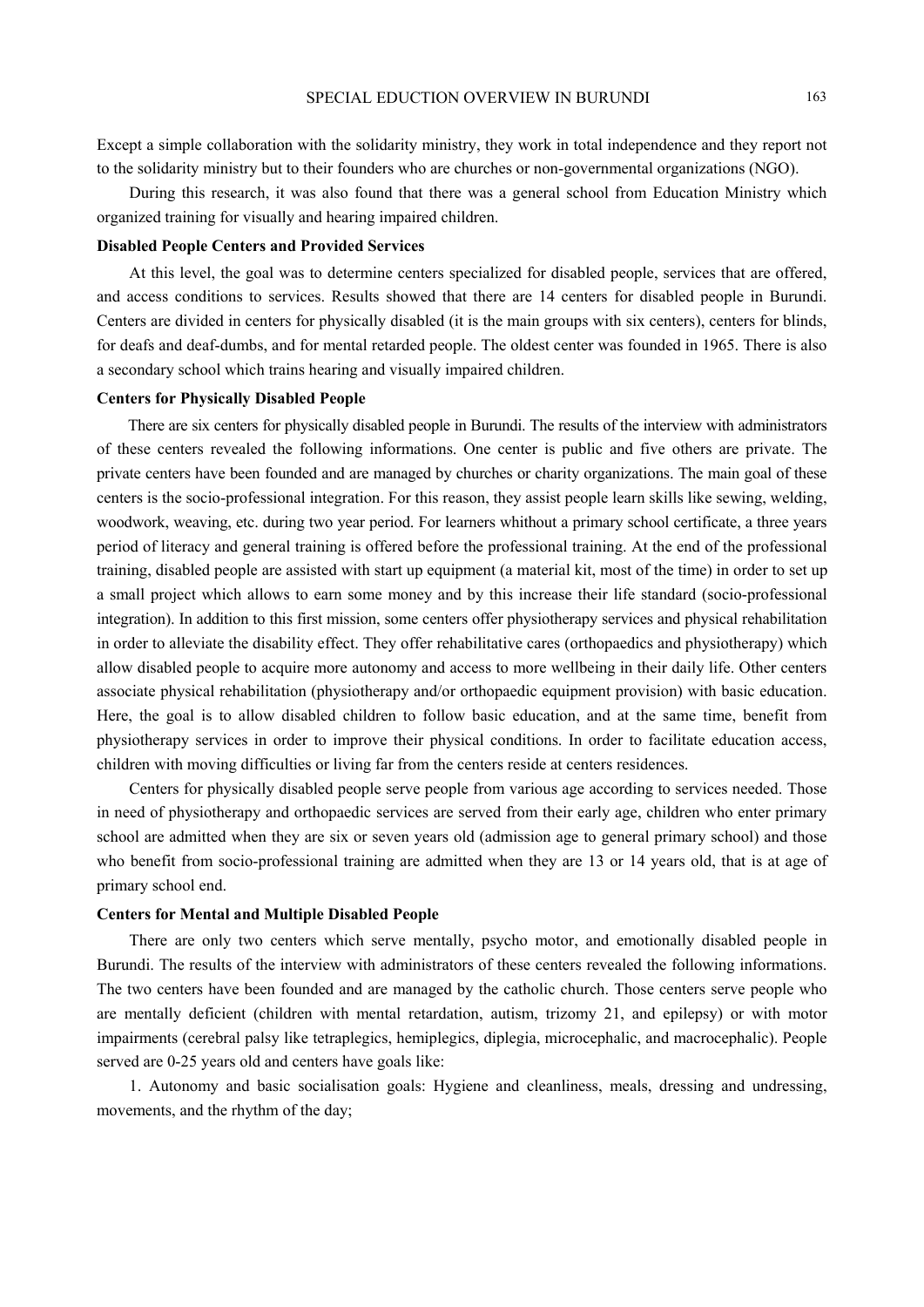2. Communication goals: Learning how to greet, express needs, listen to others and verbalize emotions;

3. Psychomotor stimulation;

4. Family and socio-economic life integration, because those children are mostly marginalized.

Centers are both residential and non residential (boarding and non-boarding). Children who attend education while living far from the centers are allowed to reside in the centers residences. Children who benefit from rehabilitation are brought by their parents and retourned to their homes after treatment. The center at the capital organizes a free transport service for children in the morning and afternoon. Three types of activities are offered in the centers:

1. Rehabilitation (physiotherapy services): Children are treated by a specialist (physiotherapist) in order to allow them recover and exercise their motor skills. In addition to that child treatment, the specialist trains the parent (who brought the child) in elementary but useful gestures, so that once out of the center he can help the child in exercising learned movements.

2. Education: Taking into account the child's potential and psychomotor behaviour, the centers organize a special schooling. The programs contents are elementary general skills (math, reading, writing, and life skills).

3. Professional training: It is a gradual preparation to socio-professional community and family integration of mentally and motor disabled young adults. In this kind of training, youngs are trained on small business (chicken farming, agriculture, soap handcrafting, etc.) in order to allow them integration into the community by exercising an income-generating activity.

## **A School for Children With Emotional Disorders (Autism and Trizomy 21)**

The following informations were collected during the interview with the (de) head of the school. Created in 2014, this private center receives children with autism or trizomy 21 from two years of age and planns to offer services up to 18 years of age. The center is non residential and services are delivered five days a week (Monday to Friday) and 12 hours a day. Children are brought by their parents and picked later in the evening. This daily transport issue associated with the fact that the school is not free constitute a limitation (a barrier) which is the reason of few registrations. The goal of the center is the personality and autonomy development through educational plays, language and writing learning through pictures, shapes, colours, body hygiene learning, interaction, and fear overcome learning, etc.. Another goal is to bring assistance to parents of children with emotional disorders in order to alleviate the burden by teaching them how to deal with their children's non-adapted and non-appropriate behaviors and reactions.

## **Schools for Deafs and Deafs-Dumbs**

There are three centers of hearing deficient people, also called schools for deafs and deaf-dumbs. The results of the interview with administrators of these schools revealed the following informations. One of the three centers serves children who are at the same time deaf and blind. Created after 1980 by religious organizations, they offer disabled children and adults three different services: the appropriate communication language (the sign language), primary education, and professional training. The first service offered is the sign language learning which allows communication, given that deaf people cannot use speech. This program takes two years. It is offered to children preparing for primary school and adults under 22 years of age. The second service type is primary education and is offered to school aged children (from four years old). After one to three years pre-primary period during which children are initiated to sign language, they follow the Burundian general primary school program. This program delivered throughout sign language takes six years (the same for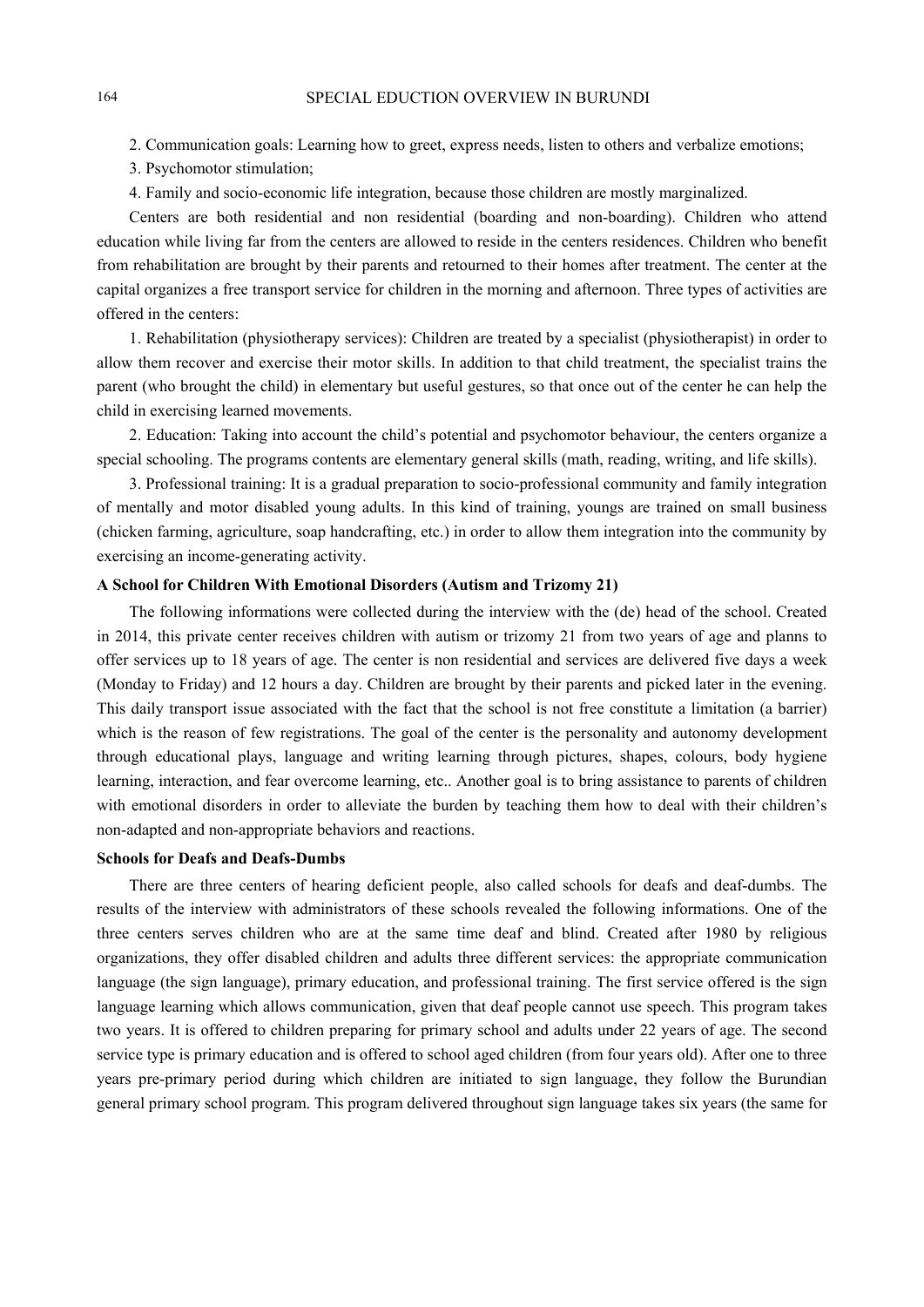general primary school in Burundi). The third service is professional training and is offered to deaf and/or deaf-dumb children who finished primary school and young adults (teenagers) who attend centers, because they did not attend primary school and exceeded school age. This professional training is the same with the one offered in other disabled people centers, has the same mission and takes two to three years.

Schools for deaf children are residential and courses (teachings) take place five days a week (Monday to Friday) and six hours a day (from 7:30 a.m. to 13:00 p.m.). However, children who live near centers can attend school from their homes.

## **Schools/Centers for Blind People**

Burundi has two centers for blind people. The results of the interview with administrators of these centers revealed the following informations. These centers are established and managed by churches. They offer services similar to deaf and deaf-dumb children schools'. It is the teaching of Braille and the socio-integration preparation of blind people who exceeded school age. The Burundian general primary school program is offered through Braille alphabet. Children candidates to this school have total blindness or partial blindness (visual impairment, they cannot see letters of alphabet) and are seven years old. Before the beginning of primary school program, the children are trained for one or two years in pre-primary program which initiates them to Braille alphabet and mobility. These schools are residential schools and courses take place five days a week (Monday to Friday) and six hours a day (7:30 a.m. to 13:00 p.m.). This program takes six years and in addition to general program courses, mobility course is carried on (begun in pre-primary) in order to teach children how to orient themselves in different places (in school areas or elsewhere) and a sense development course (touch, taste, or smell) is taught in order to help children develop things differentiation by using senses.

After primary school, children get primary school certificate and those who are not admitted to secondary school registered in a three years professional training.

## **A General School With Visually and Hearing Impaired (İmpaired) Children**

From 2012-2013 school year, visually and hearing impaired students (who succeeded 6th class national exam) are enrolled in a school of a town in the center of the country. The results of the interview with the head of that secondary school (Lycee) revealed some aspects of this attempt of inclusive education. During the 2013-2014 school year (that is at the second year of the project), 13 visually and 16 hearing impaired students were registered. These students are taking lectures (lessons) in the same classrooms with their non-disabled peers. In other words, there are three categories of students in the classroom: non-desibled, visually and hearing impaired students. There are also three types of teachers in the same class for a lesson at the same time: a general teacher (course instructor), two special teachers, a sign language, and a braille alphabet specialists. While the general teacher is presenting (exposing) the lesson, the sign language specialist teacher translates the general teacher communications to hearing impaired students and the braille specialist teacher transcribes in Braille, for the benefit of visually impaired students. Classroom evaluations (midterm quizzes and term exams) are also done with translations: The general teacher prepares a questionnaire in general teaching-learning language for the whole class, the questionaire is then translated in the two communication languages of the two disabled students groups, and then answers given by those disabled students are also translated in the general teacher teaching language who marks and gives notes and grades corresponding to each student's work.

Even if a two years period is not enough for an objective evaluation, positive elements and limits have been inventoried by the school headmaster. Among positive elements, the government will to support this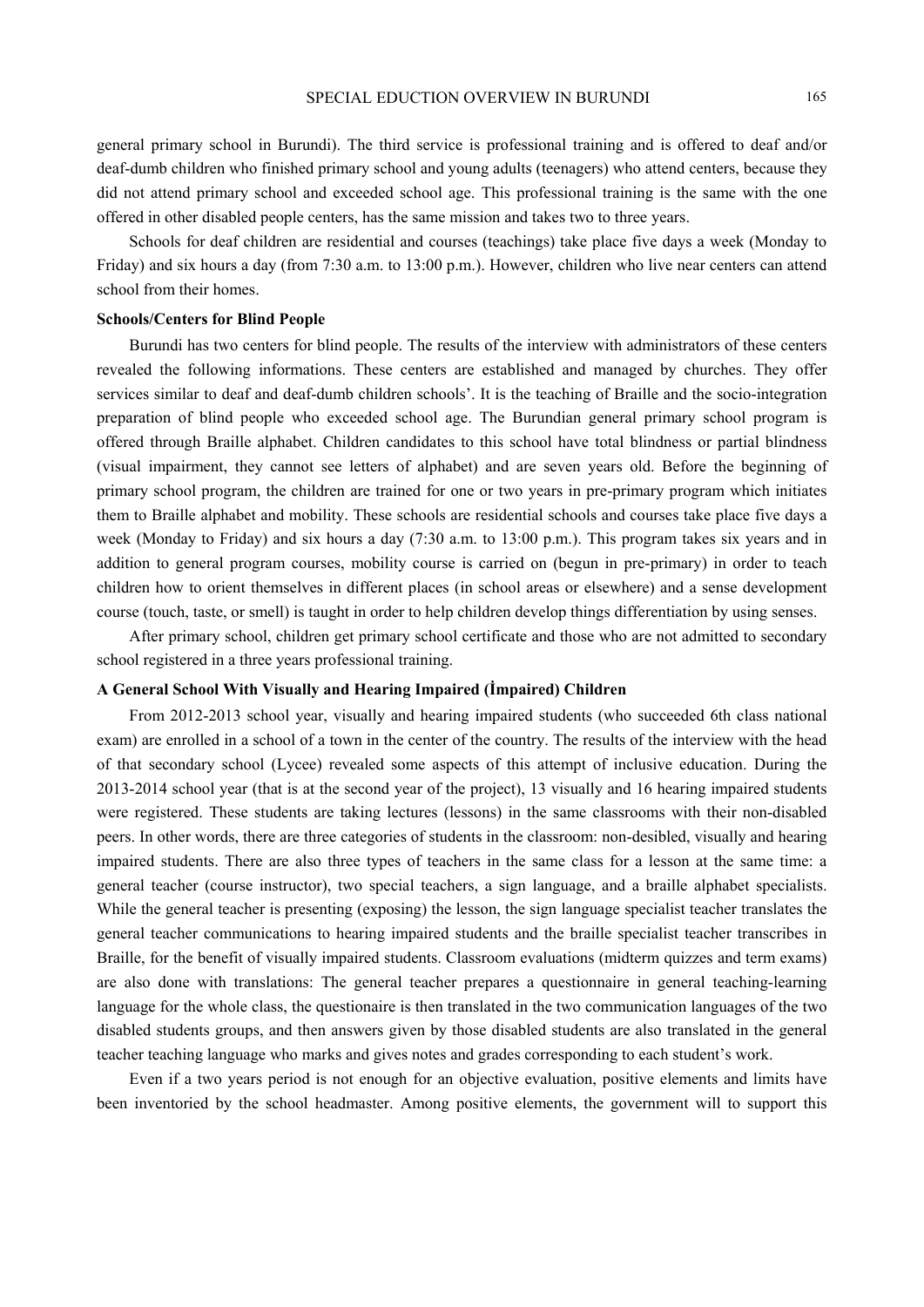inclusive education has been mentioned. The Burundi government does its best to support inclusive education both financially and materially. Another positive point is a good achievement level of those disabled students. Compared to their non disabled peers, there is no difference in classroom success. The last positive point is the cooperative spirit which quickly rose between disabled and non-disabled students: According to the school head master, non-disabled students support their disabled peers in some activities accomplishment, such as laundry, dish washing, visually impaired students are assisted, so that they cannot hit any obstacles while moving in school areas. And, a positive attitude is that non-disabled students developed quickly and independently how to communicate with disabled students. Among obstacles that must be overcome the first is the lack of qualified special teachers. Special teachers are very few and this is a big issue for performance. Another aspect of this issue is the training level (qualification) of available special teachers. For the first school level (7th, 8th, and 9th years), the issue does not exist really, but the government must think and plan a training of special teachers at a university level who will assist students with special needs beyond the basic school 4th level. Otherwise, the inclusion will stop at the basic school.

A second challenge is about the equipment and material needed in special teachers' and disabled students' tasks. The government must make much more efforts to provide material (special papers, typewriters, etc.) and textbooks written in the language understood by the two disabled students groups. The third challenge to which it is necessary to find a solution is the boarding negative effect. The two groups of students with special needs live in school residences while their classmates do not. Disabled students stay in the same dormitories not with their classmates but with high level non-disabled students. This occasions an interaction issue: disabled students interact with non-disabled students who are older than them and from higher classes than theirs. So, the interaction between disabled and non-disabled students of the same age and the same classes (this interaction is the main inclusion importance) is established only during lessons hours. Without denying important effects brought by this project in Burundian educational area, it is really a revolution, it is not unjust to accuse the project to focus only on two types of disabilities (visually and hearing impairments) while there are many others.

## **Staff Training**

The results of the interview showed that in Burundi special education domain lacks enough and adequately trained staff. In formal training structures, only psychologists, educators (general teachers) are trained. In the survey conducted to authorities of disabled people centers, the lack of trained staff (special teachers, pedologists, audiologists, speech therapists, therapists, physiotherapists, etc.) was identified as being one of the most important issues, because they are not trained locally. Centers struggle to get staff. For example, schools for blinds and deafs recruit general teachers and train them in Braille alphabet or in Burundian sign language during a very short period of three months. With the support of NGO and friends organizations, one or two staff can be trained abroad. It is the same for physical rehabilitation centers. Due to benefactors, they can train one or two staff abroad and others are trained locally in service. Because of this in service training, the possessed skills and knowledges are not certified by an academic document (diploma or certificate) and are not recognized by educational authorities.

## **Access to Available Services**

The absence of reliable datas on disabled people's and children's situation in Burundi does not allow a precise view on disabled children's access to education and disabled people's to available services. According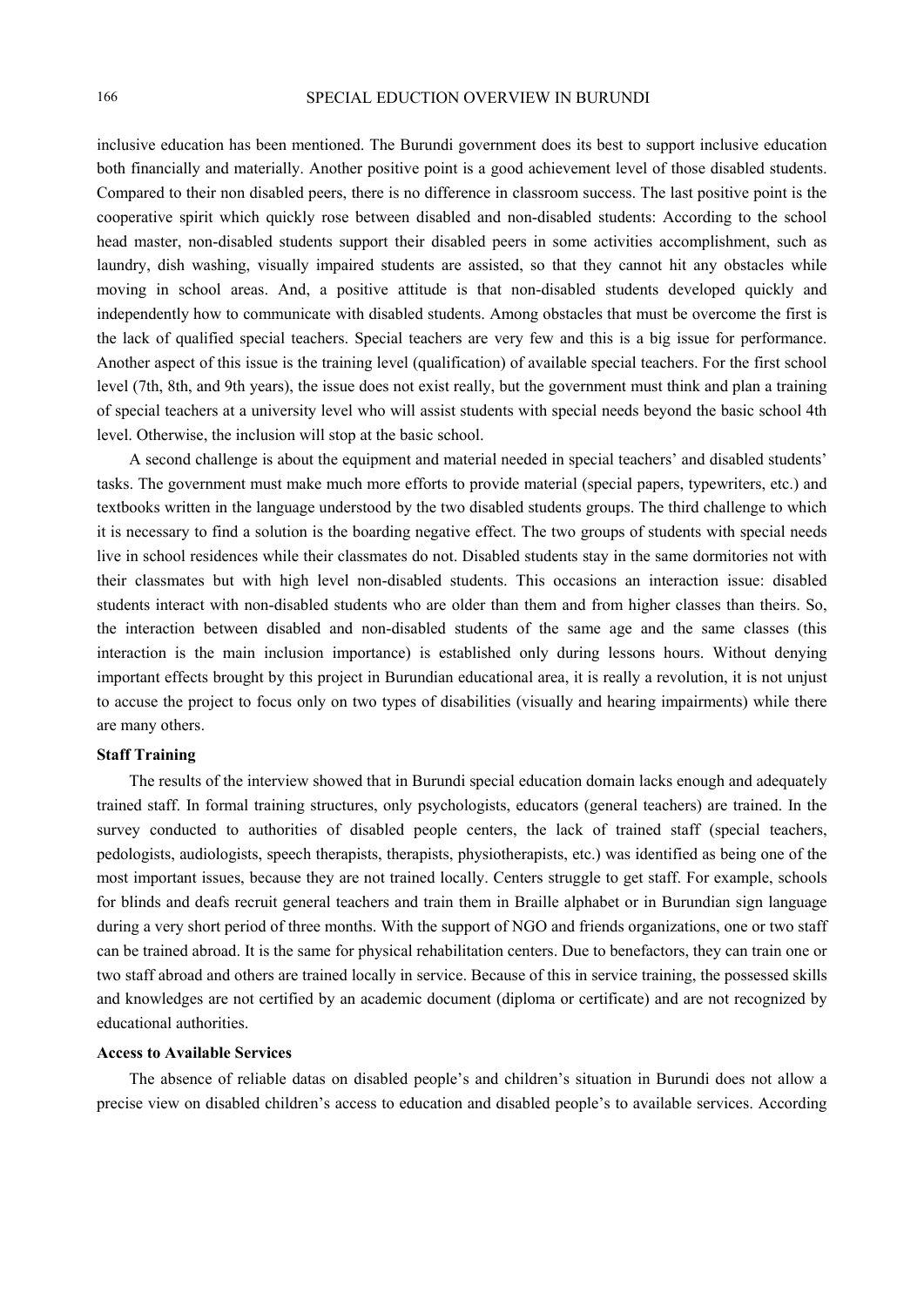to United Nations of Educational, Scientific, and Cultural Organization (UNESCO), 90% of disabled children in developing countries do not go to school. Burundi being one of these countries, its situation is not different. According to the National Action Plan of Education for All (1997-2010), only 23% of disabled children in Burundi go to school. Apart from the insufficiency of structures (centers) which offer services and the services poor quality, there are real issues in accessing the existing structures. Those issues are mainly the intake capacity issues, transport issues, and financial issues.

Centers which give assistance to disabled people are very few and their intake capacity is very limited. Burundi has 15 centers for around one million of disabled people. The other major barrier is the transport issue. For those who attend centers while living in their homes, it is very difficult to move out every day, because transport costs become very high for poor families. The financial issues are about the required fees to access some services in centers. Because of lack of enough financial means schools of blinds and deafs ask parents to pay school fees, called contribution or participation charges. Likewise, services in physical rehabilitation centers, except services to children under five years of age, are not free. This is the reason why many disabled persons from poor families cannot benefit from those services.

In addition to these three issues, diagnostic problem is another one. Burundi has not yet set up an early diagnostic and evaluation system, so that disabilities are diagnosed very earlier and a document attesting the existence of disability is delivered. Because of this diagnostic problem, disabilities are identified when they are at advanced stage (when anyone can see it) and this affect negatively provided care quality. No one can ignore the importance of early diagnosis and treatments provided at young age.

According to the conducted survey, it resulted that children are admitted in centers without any evaluation of their disabilities. No medical document is required (because it cannot be delivered) to children who want to register and attend schools for deafs and blinds. According to the survey results, a child to be admitted in a school of deafs needs to produce a psychiatrist report; other schools admit children after having a discussion with the parents or the tutors and a commitment to pay contribution fees. Other centers authorities asserted that a child is admitted after a center authority observation. This has disadvantages, such as the child admission in a center which is not interested of the child disability or the provision of services that are not appropriate to child disability level.

#### **Collaboration**

The collaboration topic is one of the current trends in special education. Agences or centers that serve disabled people work in collaboration or cooperation in order to offer best services by information or research results exchange (Skrtic, Horn, & Clark, 2009). Institutions also highlight the parents involvement in every service offered to children for a best efficiency (Sucuoğlu, 2009; Sucuoğlu & Kargın, 2010).

In this topic, it was aimed to find out if in their daily work, special education actors work in collaboration and wether disabled children's parents or relations are involved in children's education. Results show the following collaboration aspects:

**Centers work independently.** However, collaboration exists between the government through the solidarity ministry and centers. From the law point of view, it is the minister who authorizes the center to open and to work. In the operation of these centers, the government provides from time to time a financial or material support. In the context of free health costs to children under five years of age, the government pays to centers treatment costs that would be paid by disabled children of that age. Centers also work in collaboration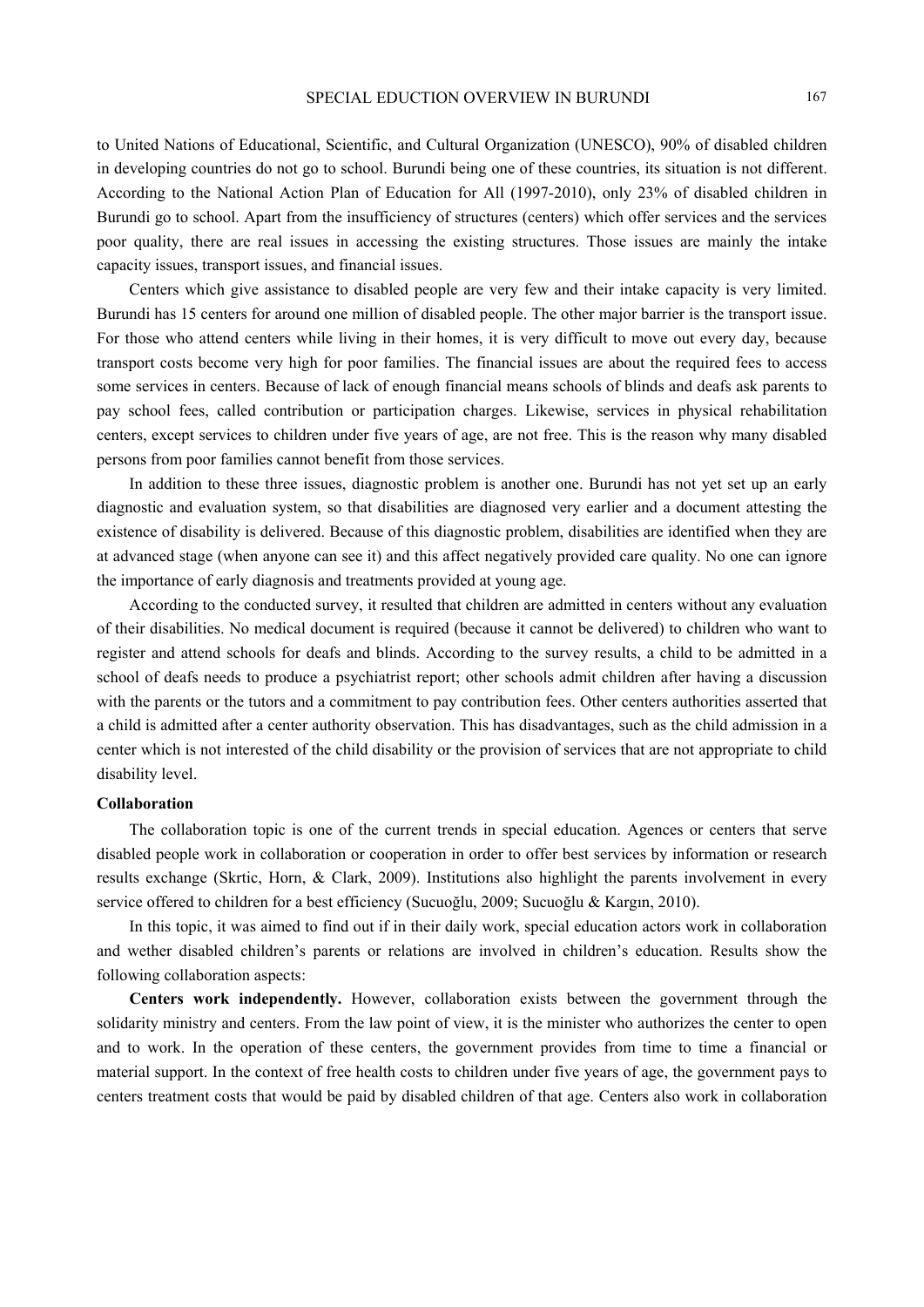with international organizations and agencies (World Food Program (WFP), Handicap International, Christian Blind Mission, Liliane Foundation, etc.) which bring them experience, including staff training and material provision (books, papers, wheelchairs, prostheses, ortheses, food, etc.).

**Collaboration with disabled persons parents is not generalized.** Only centers for children with emotional disorders and those with rehabilitation mission (physiotherapeutic cares) organize working sessions with parents or tutors. During those sessions, parents are sensitized and given elementary informations or attitude to be taken in order to sustain center acquisitions. It is better to mention here that this collaboration is not a legal requirement. It depends on the will and philosophy of the center.

Another type of collaboration is the one seen between disabled people rights defense organizations. Spurred by handicap International disabled community organizations and disabled people centers are grouped in three main organizations in order to give more power to their claims. Those organizations are:

1. The network of associations of disabled people of Burundi, established in 2006, and its main goal is to ensure disabled people's dignity and equal opportunities and facilitate their integration in Burundian society.

2. Disabled people centers network, established in 2006.

3. Disabled people union of Burundi, created in 1986 and its mission is the protection and promotion of disabled people's right (Retrieved from the Website http://assoraphb.wordpre).

## **Obstacles to Disabled Children Education**

Disabled children education in Burundi faces many barriers which prevent its development and effectiveness. Some of these obstacles are the lack of a clear education policy for disabled children and young people, the training in orthopedology which is not adequately ensured to trainers, the lack of necessary and appropriate teaching material, the lack of appropriate intake facilities, and local communities which are not enough sensitized on disabled children education and their school and professional integration (Nzeyimana, 2008).

At the legal point of view, children with special needs education framework is not clear and complete. The current law does not provide for special provisions which regulate disabled children education. In countries where disabled children education is at a satisfactory level, a rich regulation determines its goals, missions, framework, and responsibilities. The establishment of this law is the responsibility of public authorities. They set up all the necessary mechanisms, such as trainers and children training programs which integrate handicapped aspect, the establishment of management authorities of special education in national education management services, the elaboration of strategies which allow the effective application of disabled children rights and funding mechanisms. At the economic side, special education does not receive direct government funding. Disabled people's centers must fund their programs, by their own means, by setting up income generating projects (self-financing projects), by relations with benefactors and partners (NGO, churches, etc.), and by financial contribution from disabled children parents. This is double obstacle to special education access. Firstly, the fact that centers lack of enough financial means is the reason why all disabled children cannot benefit from education. Secondly, the financial contribution asked to parents prevents enrolment of many disabled children because of most Burundian families economic poverty. The Burundian culture also remains an obstacle which must be overcome. From the past, disabled people arouse biases, a situation that occasioned negative attitudes towards disabled persons. These negative attitudes could be physical abuses, even the death, confinements in homes, feeling of shame for parents who gave birth to a disabled child, keeping away or hiding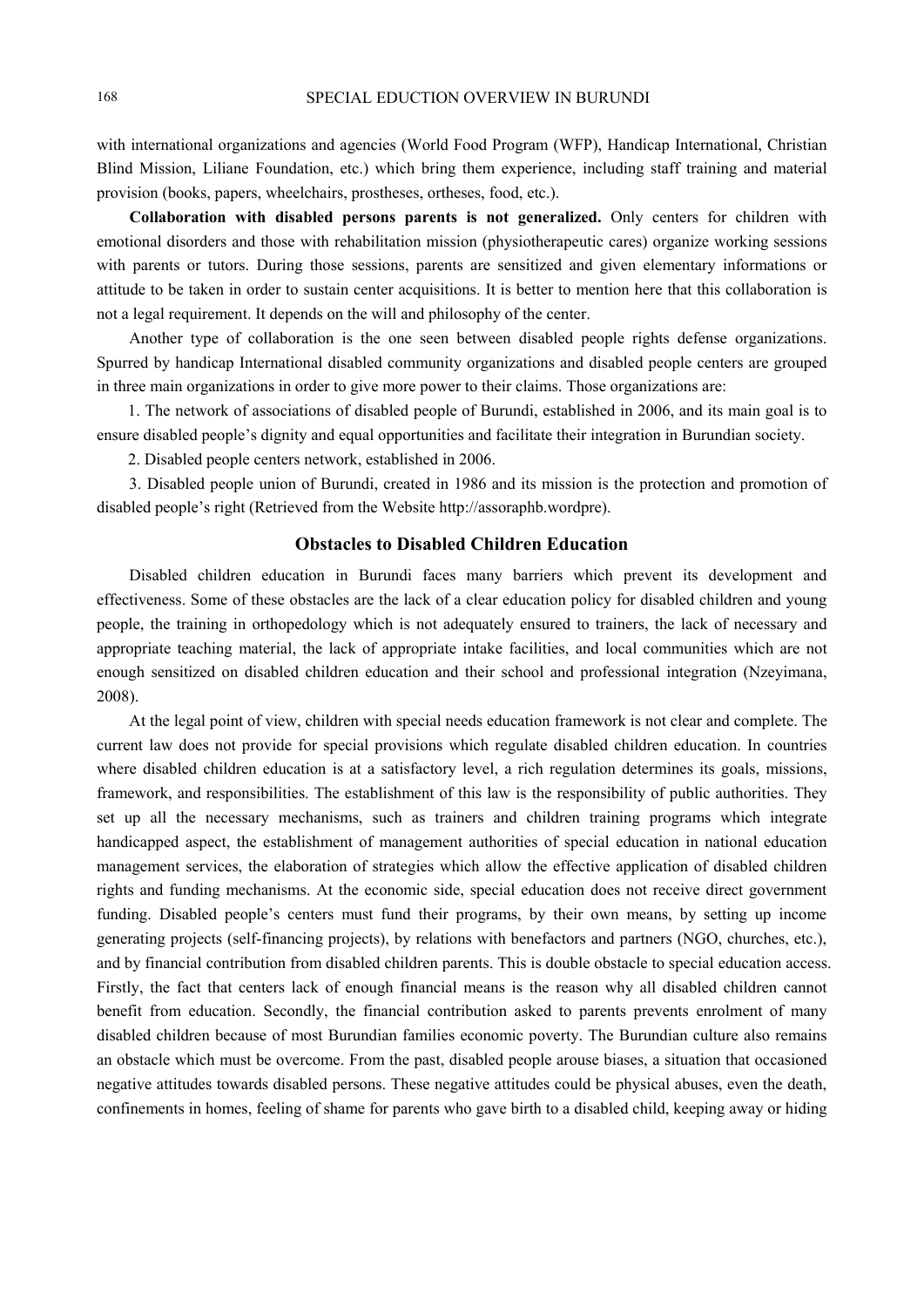from public. Even nowadays, some of these negative attitudes prevail in Burundi society. Some Burundians consider as a divine punishment the birth of a desabled child, that there is no future for a desabled child, that he/she will be eternally assisted, that there is no need to enroll him/her at school, etc.. All these cultural considerations are at the origin of the disabled children education rights denial. To overcome these cultural obstacles, a large sensitization and call for awareness change of all involved structures (government, families, local communities, disabled persons, etc.) must be carried on.

## **Discussion**

The purpose of this research was to show the extent to which disabled people are served in Burundi. To do this, two research methods have been used. The first method, called content analysis allowed an exploration and an analysis of current regulation in Burundi in order to determine laws and laws items which govern the disabled people, especially their education. The second method used is a semi-structured interview. Disabled people centers' authorities (directors or deputies) participated in it. An interview form was used. As a result, it was found that special education is not regulated in Burundi. While in many other countries, fundamental law (the constitution) has entire section of special education; while in many countries, many decrees specify principles, goals, missions, definitions, and different practices in special education, no decree is available in Burundi. The constitution acknowledges the general principle of education right and the government responsibility to ensure the education for all. The new law No. 1/19 of September 10, 2014 on basic and secondary education in Burundi reserves only three articles to special education. The J Paragraph of the 3rd Article gives the definition of an individual with special needs and disability types recognized in Burundi. In the meaning of this article, only four disabilities, physical, intellectual, hearing, and visual impairments are acknowledged. It would have been good to further the classification willingness and give the meaning of the four disabilities in order to know who is physically, intellectually, hearing, or visually impaired. In this law, the 15th Article is more interesting. It presents the goals of the education to persons with special needs. Unfortunately, this law does not give more details and stops by aknowledging in this article that special education is governed by a decree. It is this decree which will govern special education and, we think, will give all details of special education aspects that all Burundians are impatiently waiting for. Other thing, the dependance of special education services to the solidarity ministry proves that Burundi considers special education as a kind of assistance offered to vulnerable persons, in distress situation. So, it is an informal training. This is a proof that, in Burundi, individuals with disabilities are not yet considered to be taken into account when elaborating education policies.

Looking at the general principle of non-discriminatory education, education in Burundi is still being discriminatory. In fact, in Burundi, education system supports the separation principle between "normal" children education and disabled children education. While the Burundi government makes much more efforts to general education, disabled children education is dropped out, mostly left to benefactors. These benefactors, as charitable works, try their best to help and supervise disabled children and adults. But, because of lack of enough financial and maternal means, their service is limited and of poor quality.

Disabled people receive services from 15 centers. There are centers for physically, hearing, visually, and mentally impaired people. Their services are physical rehabilitation and professional training. Hearing or visually impaired people's centers, also called school for deaf or blind people, offer a general primary education (that is the general education offered to Burundi normal children in basic schools) using Braille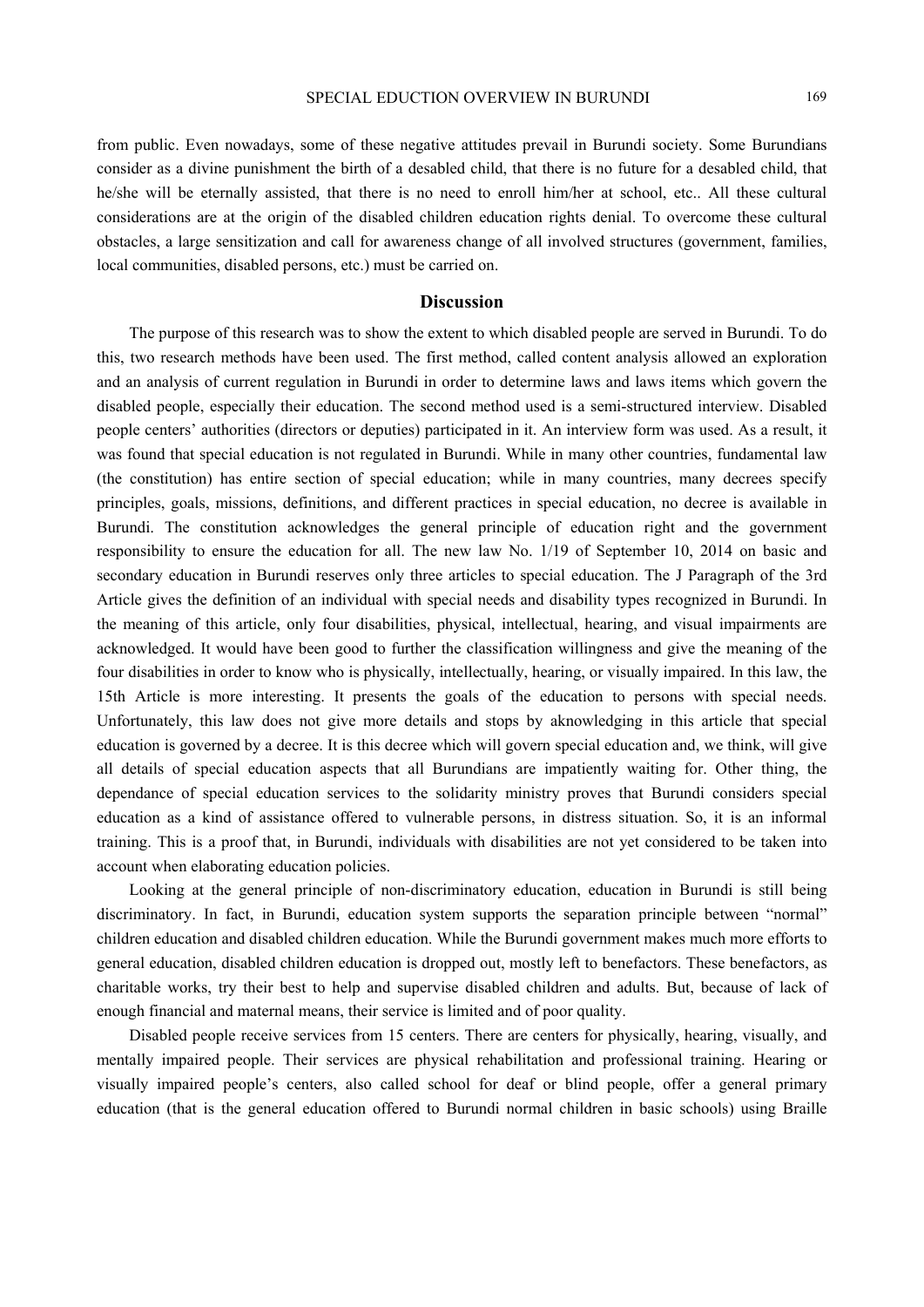alphabet or Burundian sign language, as a teaching-learning language, and a professional training whose goals is the socio-professional integration. Mental retarded people's centers, also offer rehabilitation services to children with motor and cerebral palsy, a professional training and a special education in which some skills (language, body cleanliness, writing, math, etc.) are taught to increase autonomy.

Burundi does not have a center for gifted children education and such education is not planned, however, special education is not only aimed for the disabled but also for the highly gifted (Eres, 2010).

Access to offered services is limited. This is caused by a limited intake capacity of centers, a transport issue which obliges disabled persons to walk long distances to reach centers where services are delivered and caused by financial problems, because to benefit from some services (education, physiotherapy care, for example) beneficiaries must pay while for most cases they are not able. To overcome the financial barriers, Burundi government supports (pays back to centers) treatment costs that would be paid by disabled children under five years of age, as it is done for non disabled children for the same age. However, disabled children up five years of age do not benefit from this advantage. In addition, while general primary school children benefit from a free education, disabled children enrolled in deaf and blind people's schools still pay school fees, called participation fees. We think that these fees must be supported by the government in order to be just towards all Burundian children.

Disabilities identification and classification is very incomplete in Burundi. There is no evaluation structure which can deliver, after appropriate evaluation tests, a certificate which certifies disability existence. This poses a serious issue in determining the number of persons with disabilities. In general, the classification is done in different ways, such as the classification according to the type of disability, classifications that put together some categories like visual, hearing disabilities, and the classification in two groups, common and rare deficiencies. According to this classification in two groups, specific learning difficulties, speech and language disorders, mental retardation, and emotional disorders constitute the common deficiencies group. In the rare deficiencies group, we find deficiencies like multiple deficiencies, hearing impairments, orthopaedic deficiencies, other health deficiencies, visual impairments, autism, hearing-visual deficiency, brain injury, and developmental delay (Diken, 2010).

In some countries, where special education legislation is developed, the disability classification is defined by education agencies. In Burundi context, there is no clear definition of disabled person or disability expressions that are accepted. "Major disability" expression is used, but it is not also defined. This is why this expression encompasses big disability groups (mental, physical, and sensorial) that can be seen by anyone by a simple look. This is also the source of statistics issue. Because of this identification and classification issue, and a lack of scientific researches, it is not possible to know the exact number of disabled children and adults, their repartition according to disability types, their prevalences rates and their frequency. Trained staff in special education is also a big issue. A side doctors, psychologists and pedagogists training, Burundian education system does not train locally special teachers or any other staff necessary to special education, and general teachers are not given special education courses in their initial training. As a consequence, there is a lack of trained staff in disabled people's centers. To address this issue, centers, helped by their partners, train needed staff on the work place (a general teacher is recruited and trained in the needed area) or abroad.

During this research, two important aspects of special education development have been identified: The collaboration and the government will of changing the selective, discriminatory into an inclusive school. The collaboration between the education and disabled people's support partners (the government, disabled people's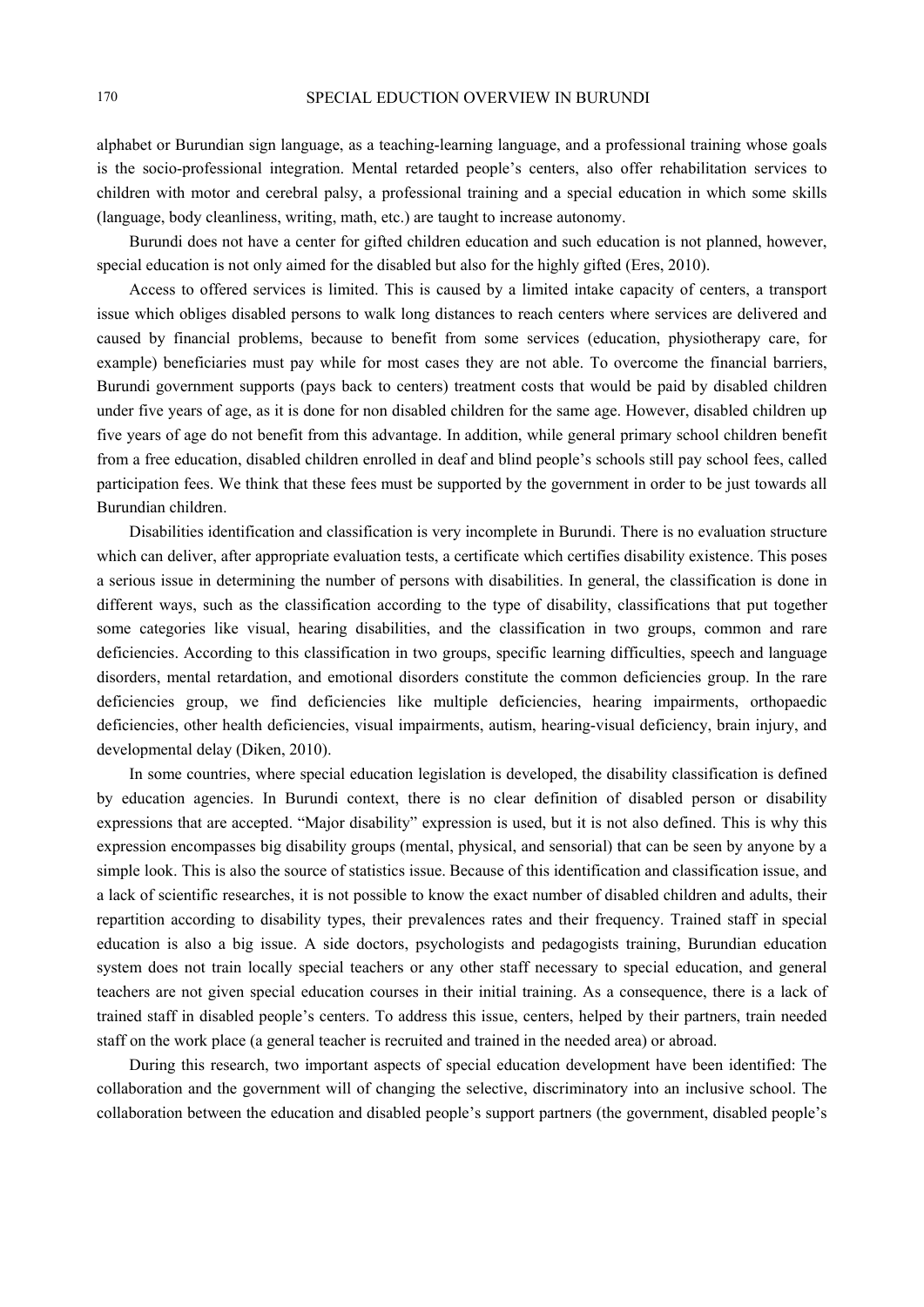centers, disabled persons organizations, or NGO) is a good sign. It is by there that passes the special education improvement in all countries. In addition to this collaboration will to give dignity to disabled persons, Burundi government, with the help of its partners, decided to introduce, through an "Education for All" program, the inclusive education. The education system whose principle is education for all children, without consideration of disability, in a same school and the same aged children in the same classroom mobilizes from 2010 the government educative services. The education of visually, physically, and hearing impaired children with their non-disabled peer is being implemented in two pilot provinces of the country. In the same way, from the 2012-2013 school year, a pilot school enrols and teaches together visually and hearing impaired children and non-disabled in the 4th level classrooms of the basic education. It is a real revolution in Burundi education universe.

# **Conclusions and Recommendations**

The study showed that special education in Burundi is still at the beginning in spite of its 50 years of existence. Totally abandoned to churches and charity organizations, which organize it in disabled people's centers, this education faces serious issues, such as the lack of law, financial and material means, and Burundian cultural heritage. This is the reason why assisted disabled persons are very few and offered services are of poor quality. The fact that all disabled people's centers are related to solidarity ministry and not to the ministry in charge of education shows that services offered to disabled persons are not education but a social assistance. If Burundi government wants to be in accord with the school for all, the classroom for all and the quality education for all (ICE, 2008), it must quickly take some of the following measures:

1. Setting up a clear law (legislation) which determines the disabled children education feasibility. Due to that law, education ministry's structures in charge of special education will be created. This will allow allocation of a budget part from the general government budget to the special education sector. In addition, every education component, whether special or general, must be under the education ministry authority.

2. Setting up a special education staff training system. Trained and enough staff training must be organized in Burundian education structures. Burundi government must plan to train, at all education levels, trainers in special education, by creating special education departments in high education ministry and by integrating special education courses in training of general teachers for basic education.

3. The same way the government is interested in other sections of the population statistics, disabled individuals' statistics, children and adults, must be kept and regularly updated. Policies toward disabled people cannot lead to good results if beneficiaries number and characteristics are not known and taken into account. So, the government must set up disabled people identification mechanisms inspired by scientific researches done in the special education domain. Disabled people census must be conducted on the whole national territory, by well-trained agents in disabilities identification. This will provide precise statistics which are very essential for the policy towards disabled people. In addition, the government must set up disability or potential handicaps evaluation and identification mechanisms at birth. This will allow provision of early services which are known to have positive effects on the disabled children future life.

4. The last recommendation is on researchers. Researches must be conducted in special education area. This will offer a rigorous database which is necessary to be taken into account in preparing policies likely to render rights and dignity to disabled people in Burundi.